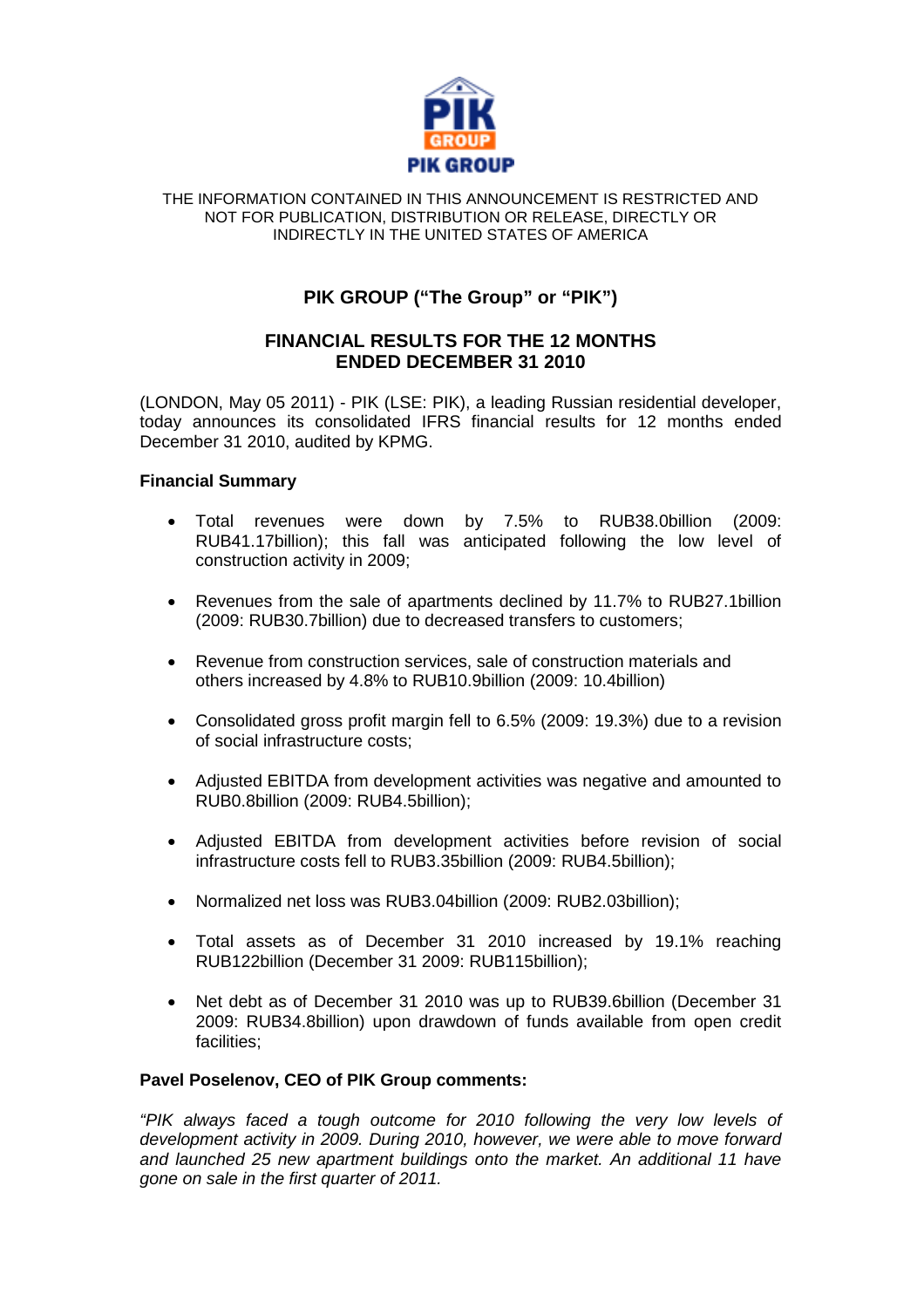*Looking ahead, we are comfortable that the market recovery will continue and management is encouraged by the 1Q2011 presales pattern which shows restored consumer confidence.*

*The outlook for the real estate sector is bright and longer-term the positive fundamentals remain unchanged."*

### **Enquiries:**

| <i><u><b>Investors</b></u></i><br><b>PIK Group</b><br><b>Viktor Szalkay</b>      | Tel: +7 495 505 97 33 ext. 1358 / 1315 |
|----------------------------------------------------------------------------------|----------------------------------------|
| International media<br>Citigate Dewe Rogerson<br>Tom Baldock<br>Priscilla Garcia | Tel: +44 20 7638 9571                  |
| .                                                                                |                                        |

*Russian media*

Tel: +7 495 505 97 33 ext. 1028 /1010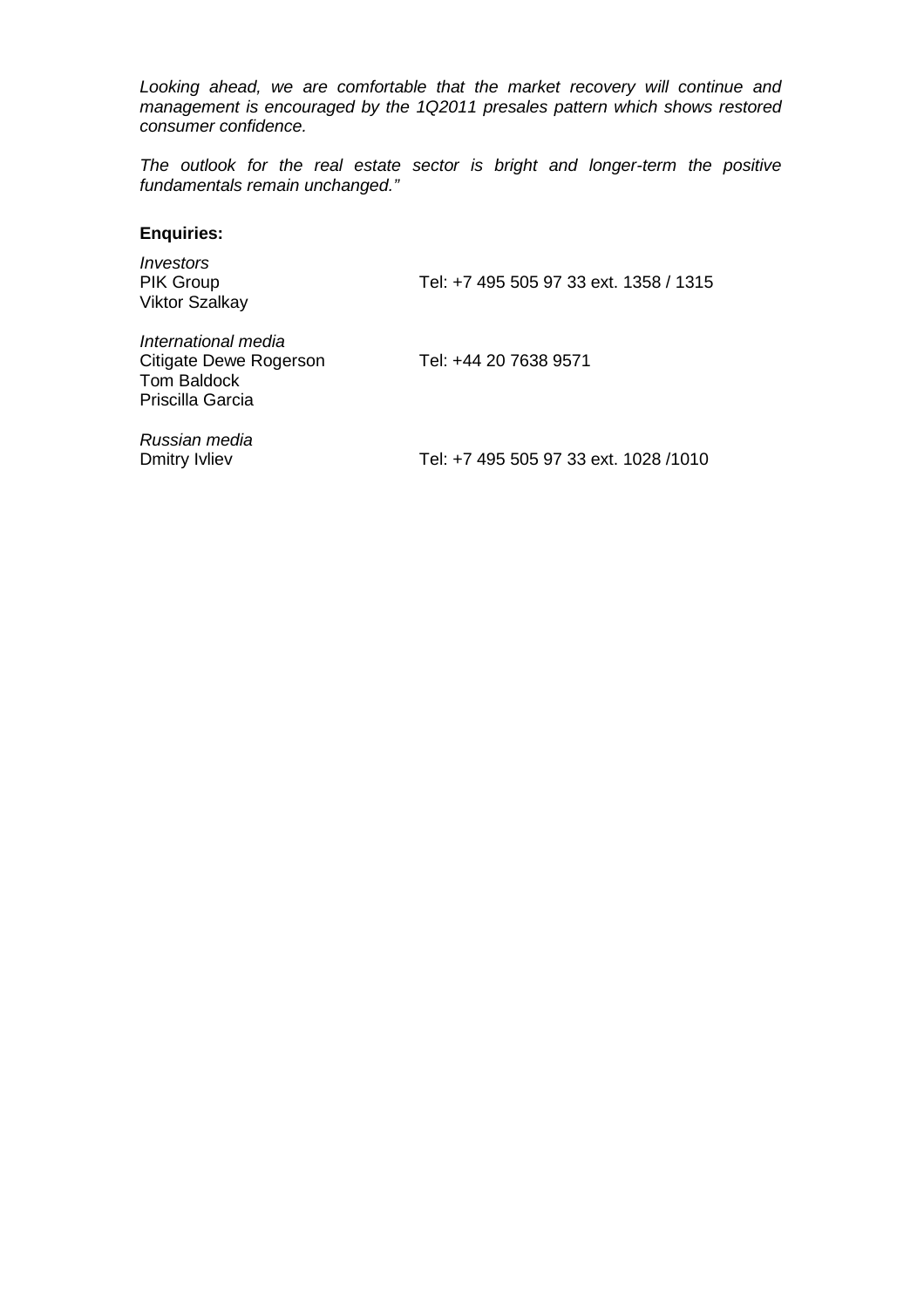## **REVIEW OF OPERATING AND FINANCIAL RESULTS FOR THE YEAR ENDED 31 DECEMBER 2010**

### *Russian residential real estate market environment*

In 2010, the mass market segment of the real estate market started to show signs of recovery, with transaction volumes in Moscow, mortgage lending and average market prices all showing an improving trend.

| (in units) | 1Q     | 2Q     | 3Q     | 4Q     | <b>TOTAL</b>             |
|------------|--------|--------|--------|--------|--------------------------|
| 2008       | 11,780 | 18,641 | 17,805 | 16,891 | 65,117                   |
| 2009       | 8,986  | 13,804 | 13,907 | 18,976 | 55,673                   |
| 2010       | 14,908 | 25,225 | 20,454 | 25,063 | 85,650                   |
| 2011       | 18,140 | ٠      | ۰      | ٠      | $\overline{\phantom{0}}$ |

### *Number of transaction on secondary market in Moscow*

*Source: Rosreestr*

The number of transactions on the secondary market in Moscow soared and reached 85,650 units, a 54% increase on the previous year. In every quarter of 2010 transaction volumes were higher than those of 2008 and 2009. This trend continued in 1Q2011.

## *Mortgage lending environment*

| (RUB in billions)                                         | 2006 | 2007 | 2008  | 2009  | 2010  |
|-----------------------------------------------------------|------|------|-------|-------|-------|
| Housing loans<br>outstanding                              | 350  | 758  | 1.265 | 1.181 | 1,295 |
| As of GDP, %<br>$\sim$ $\sim$<br>$\overline{\phantom{m}}$ | 1.3% | 2.3% | 3.1%  | 3.0%  | 2.9%  |

*Source:CBR*

Housing loans outstanding started to recover in 2010 as total loans issued rose by 9.6% during the year to reach RUB1,295 billion. Although mortgage penetration is increasing, the Russian mortgage market is still considered to be undeveloped compared to other countries, with mortgage penetration in 2010 still below 3% of the country's GDP; average mortgage rates stand at approximately 13.4%.

## *Average property price dynamics*

| Average property prices*<br>(in '000 RUB per square meter) | <b>FY2009</b> | <b>FY2010</b> | Change, % |
|------------------------------------------------------------|---------------|---------------|-----------|
| Moscow                                                     | 100.8         | 113.8         | 12.9%     |
| Moscow region                                              | 59.9          | 64.1          | 7.0%      |
| Other regions                                              | 33.1          | 36.4          | 9.9%      |

*Note: (\*) calculated for property under construction with retail customers*

*Source: Management accounts*

Average property prices slightly increased as the available supply of apartments in Moscow tightened. Developers decreased the number of discounts on offer and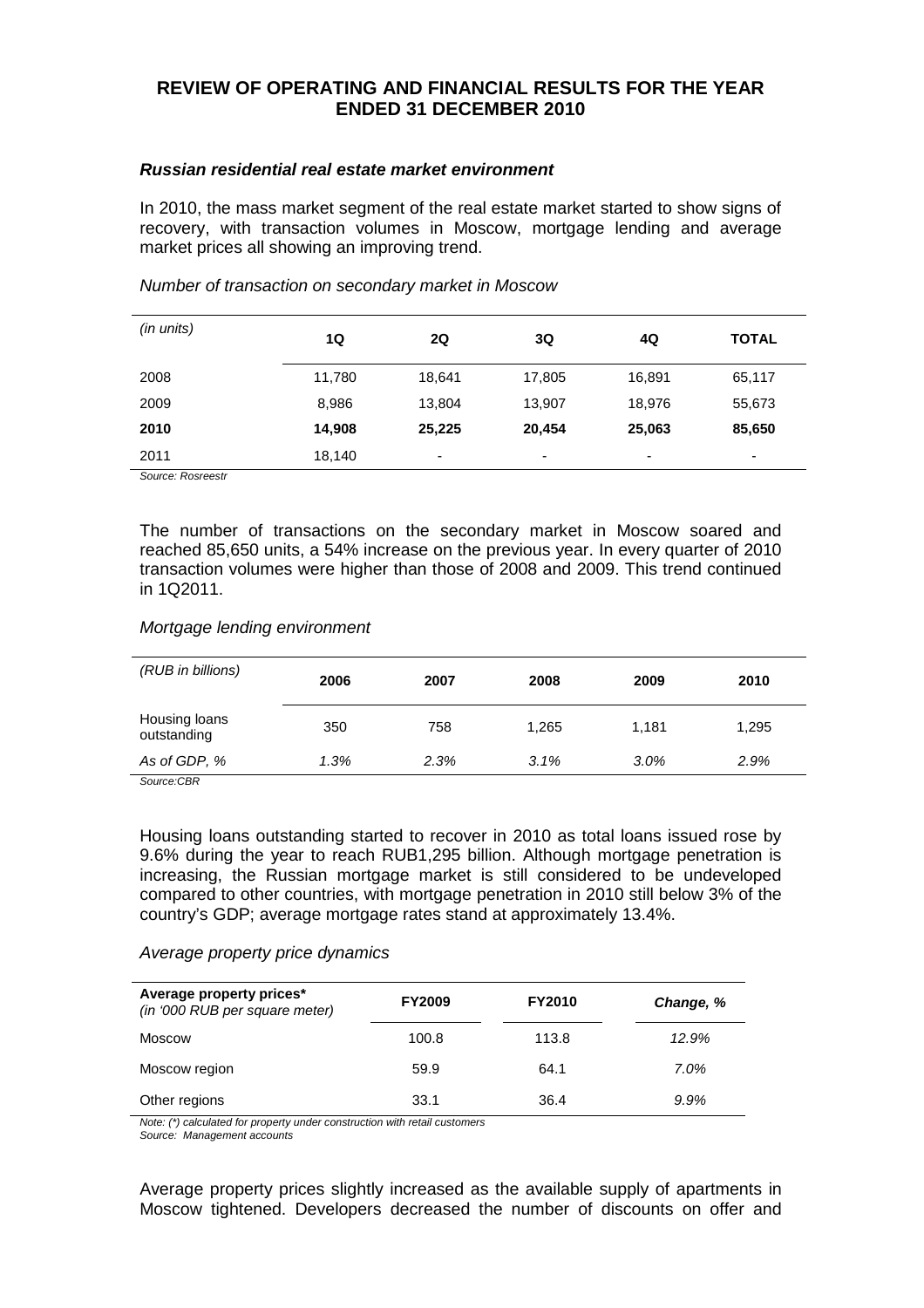simultaneously increased average selling prices. The average prices of PIK properties enjoyed a comparable trend to the market.

#### *Operating overview*

In 2010 total housing completions (including own real estate development, construction services and others) fell by 16.4% to 739,000 square meters. This was an anticipated decline, driven by the lack of construction activity in 2009, when the Group faced significant liquidity constraints. Accordingly, transfers of properties to customers at own real estate development declined by 11.8% to 434,000 square meters.

#### *Key operating indicators*

| (in '000 sgm)                               | <b>FY2007</b> | <b>FY2008</b> | <b>FY2009</b> | <b>FY2010</b> |
|---------------------------------------------|---------------|---------------|---------------|---------------|
| <b>Total housing</b><br>completions         | 1.542         | 813           | 884           | 739           |
| <b>Transfers to customers</b><br>under IFRS | 992           | 378           | 492           | 434           |
| New sales contracts to<br>customers         | 825           | 520           | 123           | 392           |

*Note: Total housing completion figures include city share, share of third party co-investors, construction services provided and PIK's own share.*

*Source: Management accounts, IFRS*

Following a change in the Group's ownership and capital structure in 2009 PIK secured long-term funding, which resulted in the activation of current and new projects in early 2010. New marketing launches and renewed construction activity drove a significant recovery in pre-sales together with recovering customer confidence. Consequently, new sales contracts to customers rose by 219% to 392,000 square meters in 2010.

Mortgage availability (i.e. mortgage funded sales calculated as share of mortgage sales as of total sales) was a driver of growing importance during the year, totaling 6.6% in 2010 compared to 3.1% for 1Q2010. This resulted from the success of our initiatives to introduce various mortgage programs with different banks, such as VTB24, Gazprombank, Sberbank and others and enrich the availability of mortgages for almost every property on sale. Since early 2011, PIK has seen increasing interest from commercial banks wishing to provide mortgages to PIK customers.

By 1Q11 the proportion of mortgage funded sales reached an average of approx 12.4% of total sales. In March 2011 alone, mortgage funded sales were at 18.2% of total sales.

This more confident market led us to accelerate the pace of construction in 3Q2010 and onwards through new project launches. Accordingly, the Group launched 25 new projects in 2010 and in 1Q2011 added an additional 11 project launches. Since the average construction period is over a year, completion of these launches will be reported in 2011 and onwards.

PIK believes that it is well-positioned to take advantage from the continuing market recovery. The Group has a substantial landbank, acquired before the financial crisis. Total net sellable area reached 10.5 million square meters as of 31 December 2010 and has been valued by an independent appraiser at US\$2.4 billion. Moscow Metropolitan area ('MMA'), which is the core market for the Group accounted for 47.2% of the total landbank and provides a 5-year construction horizon. PIK believes that its landbank is sufficient, however looking ahead the Group will still consider purchasing quality land for mass market housing in the MMA in a disciplined manner, in order to secure cheap land in a post crisis market environment.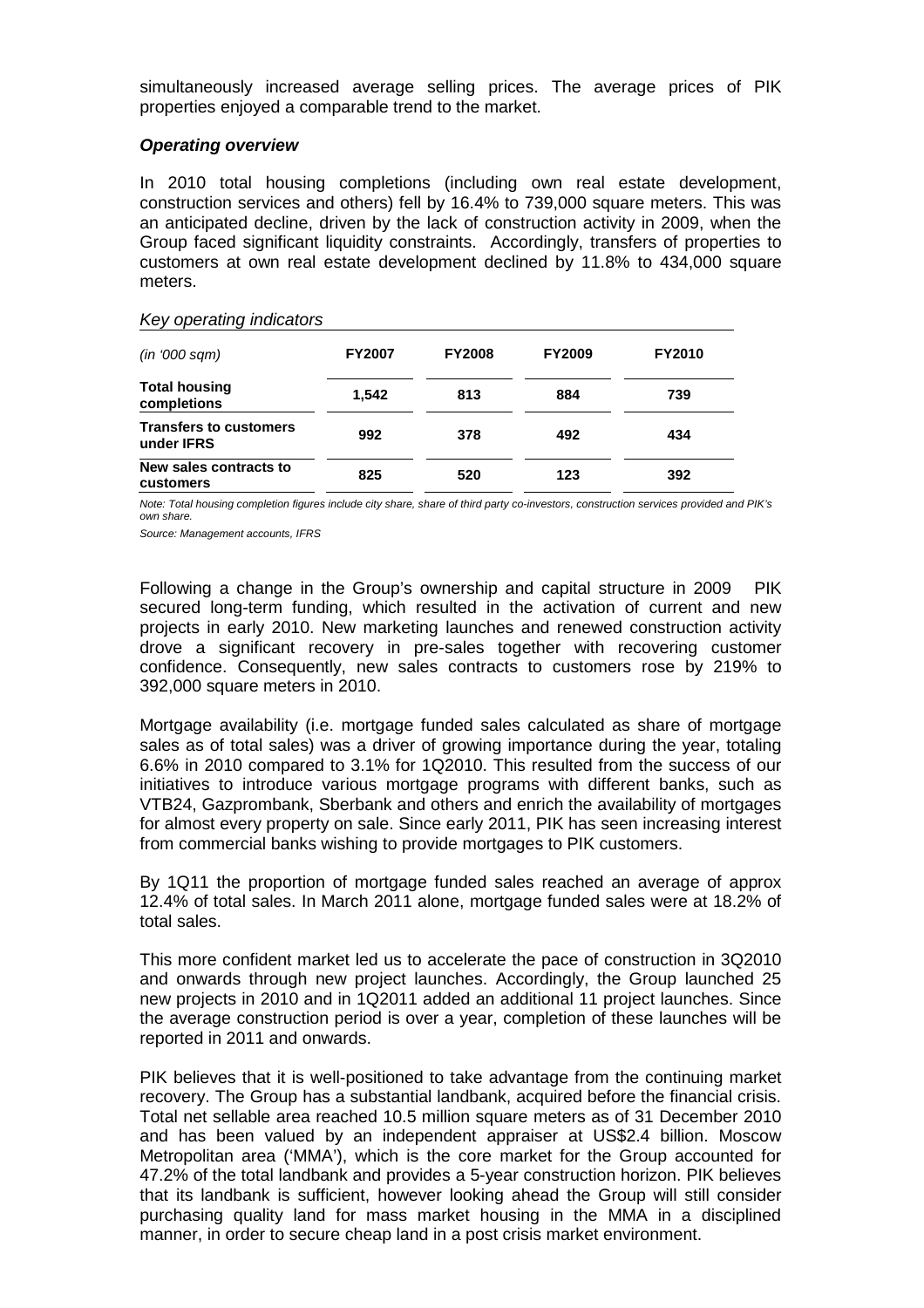### *Landbank portfolio of properties overview*

|               | Number of<br>properties <sup>(2)</sup> | Net selling area,<br>PIK share $(1)$<br>(000 sqm) | Unsold area<br>$(000 \text{ sqm})$ | Value (\$MM) |
|---------------|----------------------------------------|---------------------------------------------------|------------------------------------|--------------|
| <b>Moscow</b> | 28                                     | 1,860                                             | 1,196                              | 1,300        |
| Moscow region | 24                                     | 5,413                                             | 3,809                              | 762          |
| Other regions | 48                                     | 6.043                                             | 5.591                              | 343          |
| <b>Total</b>  | 100                                    | 13,316                                            | 10,596                             | 2,405        |

*Source: CB Richard Ellis valuation report (1) i.e. number of projects* 

The top-10 key projects, accounting for 64.2% of value, are shown below:

| Top-10 key projects by value         |                         | December 31 2010    |                           |              |
|--------------------------------------|-------------------------|---------------------|---------------------------|--------------|
| <b>Project Name</b>                  | Location                | <b>Status</b>       | Unsold area ('000<br>sqm) | Value (\$MM) |
| Mantulinskaya St., 7                 | <b>Moscow</b>           | predevelopment      | 254                       | 339          |
| Mytischi,<br>Yaroslavsky             | <b>Moscow</b><br>region | active construction | 677                       | 231          |
| Mytnaya, 13<br>(English Town)        | <b>Moscow</b>           | active construction | 34                        | 160          |
| Khimki, Novokurkino                  | <b>Moscow</b><br>region | active construction | 286                       | 150          |
| Kuntsevo                             | <b>Moscow</b>           | active construction | 150                       | 147          |
| Kommunarka, plot<br>#27              | <b>Moscow</b><br>region | predevelopment      | 1,079                     | 127          |
| Khimki,<br>Sovkhoznaya str.          | <b>Moscow</b><br>Region | active construction | 288                       | 115          |
| Michurinsky pr-t.,<br>district 5-6   | <b>Moscow</b>           | predevelopment      | 65                        | 101          |
| Perovskaya str., 66                  | <b>Moscow</b>           | predevelopment      | 127                       | 90           |
| South Chertanovo,<br>districts 17-18 | <b>Moscow</b>           | active construction | 81                        | 83           |
| <b>Subtotal</b>                      |                         |                     | 3,041                     | 1,543        |
| As of total, %                       |                         |                     | 28.7%                     | 64.2%        |

*Top-10 key projects by value*

*Source: CB Richard Ellis valuation report*

#### *Financial overview*

Total sales revenue were RUB38billion down by 7.5% on the previous year. The Group's major activity - revenue from the sale of apartments - accounted for 71.2% of total revenue.

Revenue from the sale of apartments declined by 11.7% following low construction activity in 2009, a consequent fall in completions in 2010 and fewer transfers to customers recognized. In 2010, transfers to customers were down by 11.8% from 492,000 square meters to 434,000 square meters. Average realized prices remained unchanged and amounted to approx. RUB62.5 thousand per square meter.

Gross profit fell to RUB2.5billion (FY10: RUB7.95billion). As highlighted in our half year statement, the gross profit margin was under pressure during the year due to revision of social infrastructure costs on some projects imposed by the local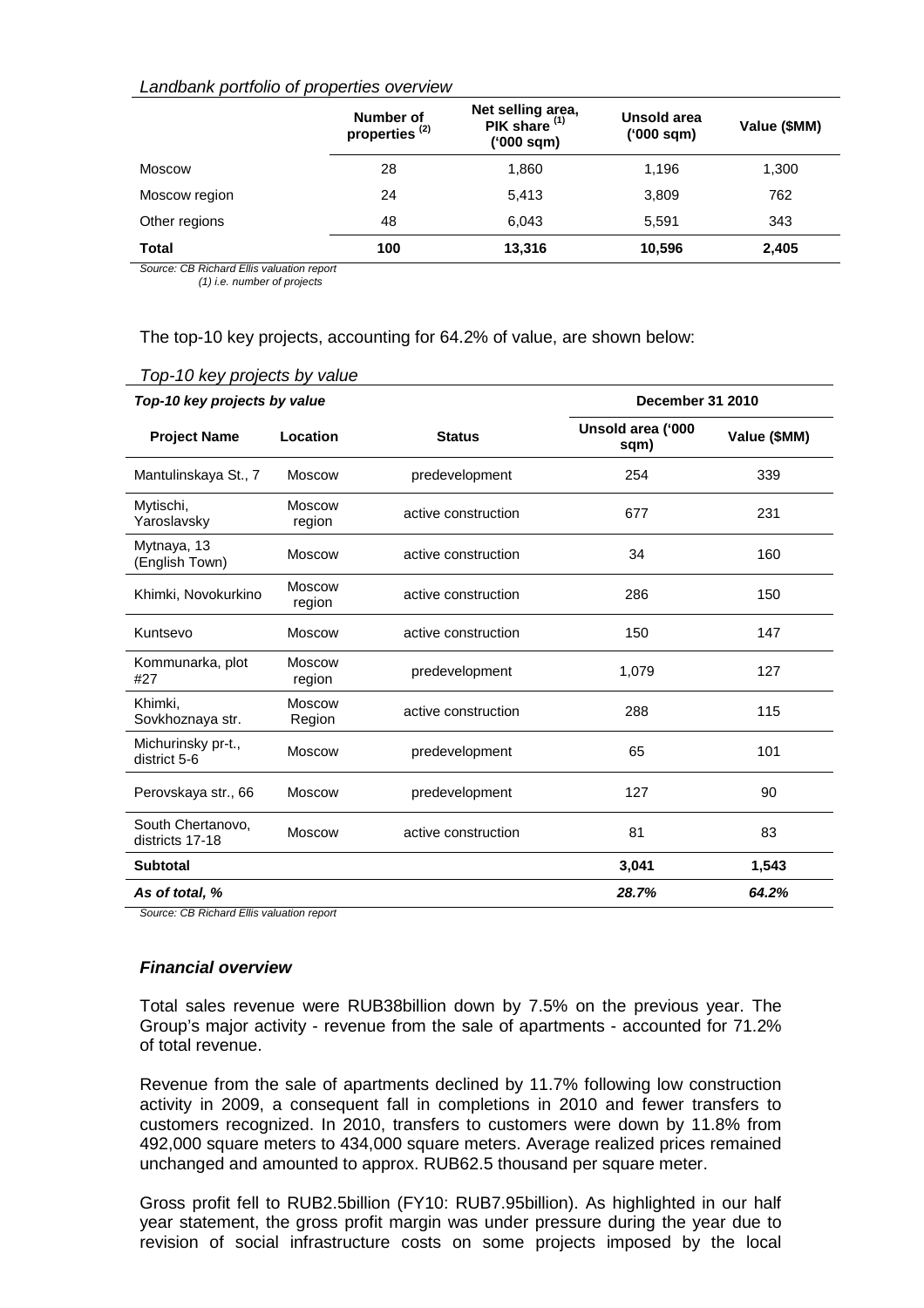authorities and revised master plans on certain developments. Gross profit was therefore down due to increased provisions (accruals) for construction costs to completion of RUB4.2billion. PIK recognized RUB3.9billion out of this amount in the first half of the year but as a result gross margin fell to 6.5% for the full year (FY10: 19.3%).

G&A, S&G expenses came down by 11.6% to RUB3.86billion (FY10: RUB4.36billion) as the Group continued its costs control program.

Adjusted EBITDA from development activities was negative and amounted to RUB0.8billion (2009: RUB4.5billion). Adjusted EBITDA from development activities before revision of social infrastructure costs fell to RUB3.35billion (2009: RUB4.5billion).

During 2010, PIK accrued RUB2.1billion of penalties (FY09: RUB0.2billion) relating to potential fines for late completions and late payments under investment contracts. In addition, PIK accrued RUB1.2billion of penalties and fines (FY09: RUB2.4billion) relating to loans' late repayment. Going forward, PIK will further negotiate with local authorities, suppliers and credit institutions to release part of these accrued fines. As a result of past arrangements in 2010, PIK already recorded RUB2billion gain on termination of long-term lease agreements on certain regional projects in Omsk and Nizhny Novgorod.

Normalized net loss was RUB3.04billion (2009: RUB2.03billion), normalized net loss per share amounted to RUB6.15 (2009: RUB4.12).

Total assets grew to RUB122billion (FY09: 115billion).

Inventories were up by RUB4.2billion up to RUB67.6billion construction activity advanced and finished goods grew. On the back of significant growth of new sales to customers, accompanied by restored customer confidence, advanced from customers were up by RUB3.5billion to RUB29.9billion (FY09: 26.4billion).

The Group reclassified RUB4.8billion of assets as held for sale, which related to the disposal of the 'Park-City' project and the 'Bolsaya Ochakovskaya' project.

The 'Park-city' project represents the redevelopment of the former site of the Badaevsky brewery, with construction of a mixed-use complex including residential apartments, retail, and a hotel. PIK's share of this project was 32.5% as of December 31 2010.

Since the acquisition of the land lease of 13.4 hectares, this project has been in predevelopment phase (construction works have not been started and sales of apartments have not been launched). The project's outstanding budget was over US\$500million. Given the Group's revised strategy to focus on the development of mass market housing and the long development cycle (estimated completion in 2020), PIK decided to divest this project in February 2011 for its net asset value of RUB1.7billion to reduce debt levels.

The 'Bolsya Ochakovskaya' project represents a mass market residential project where PIK has a share of approximately 50%. The landplot of 11.2 hectares was leased by ZAO Ochakovsky Zhbk, a subsidiary of PIK. The project has been in the predevelopment stage and in July 2010 PIK entered into an agreement with a third party developer to sell its interest for RUB2.1billion of which RUB1.7billion was has been already received. The transaction is expected to be completed during first half of 2011. Net asset of value of that project was RUB275million.

Following the restructuring of the Group's debt in 2009-2011 and the provision by Sberbank of a RUB12.75billion credit facility backed by government guarantee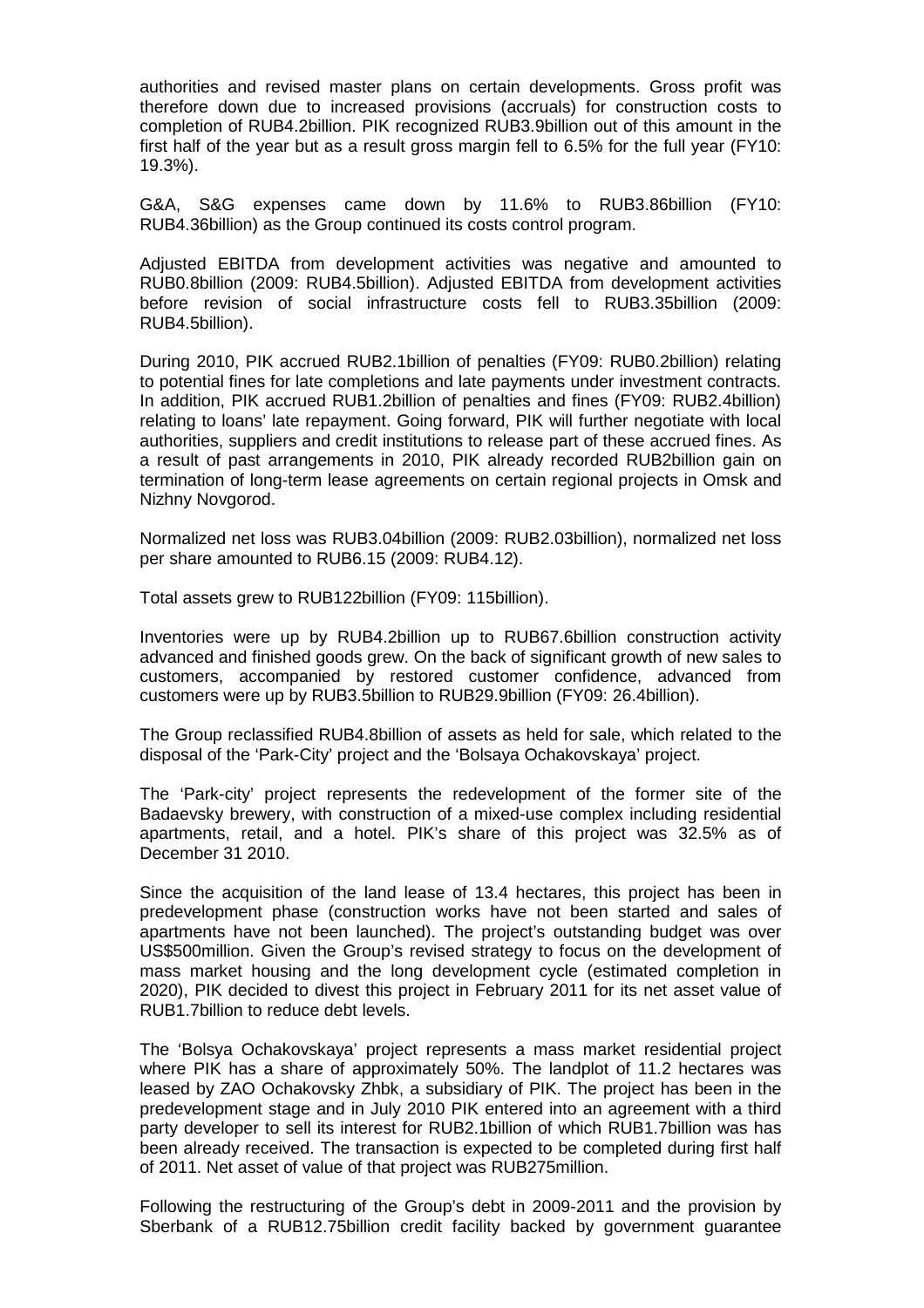issued by the Ministry of Finance of Russian Federation, PIK has the financial capacity to unlock and move forward its development pipeline.

Mostly upon drawdowns from the above facility total debt has reached RUB43.9billion as of December 31 2010 (FY09: RUB38.3billion). As of the same date, the Group had cash reserves of RUB4.35billion and another RUB6.9billion remained undrawn from the available credit facilities. Net debt stood at RUB39.6billion as of December 31 2010 (FY09: RUB34.8billion)

The Group's loan agreements contain a number of covenants, breaches of which generally permit the lenders to demand accelerated repayment of principal and interest. Management does not believe that early repayment will be requested as a consequence of breaches of loan covenants that have occurred during the period. Further, a substantial proportion of loans is secured by pledged development properties with the remainder covered by a government guarantee of the Russian Federation. Going forward, PIK therefore plans to receive additional waivers from the respective credit institutions in relation to any covenant breaches.

Since the year-end PIK has successfully restructured its last outstanding debt, the US\$200million debt with NomosBank. Previously, US\$62million has been repaid by the Group. Each of the Groups' debts has now been restructured and none is scheduled for maturity in the current year. With the improving economic climate leading to better credit conditions and the business generating cash again, management is confident in that a further strengthening of the balance sheet can be successfully concluded at the appropriate time.

#### *Strategy and outlook*

The Group's strategy is to focus on mass market residential projects in order to take advantage of its existing expertise, substantial prefabricated production capacity, large land bank and existing portfolio of projects under construction. The Group will focus on the Moscow Metropolitan Area, which it expects to be the largest, fastest growing and most lucrative market in Russia in the near and medium terms. Management has already selectively restarted certain regional operations in cities such as Obninsk, Nizhniy Novgorod, Yaroslavl, Rostov-on-Don, Kaliningrad and Perm, however the scale of these operations remain still limited.

During the current year, PIK expects the market to strengthen further, especially in the Moscow Metropolitan area, which, accounts for 85-90% of the Group's total development activities. For 2011, PIK reiterates its target to achieve 520 thousand square meters of new sales to customers (FY10: 392 thousand square meters).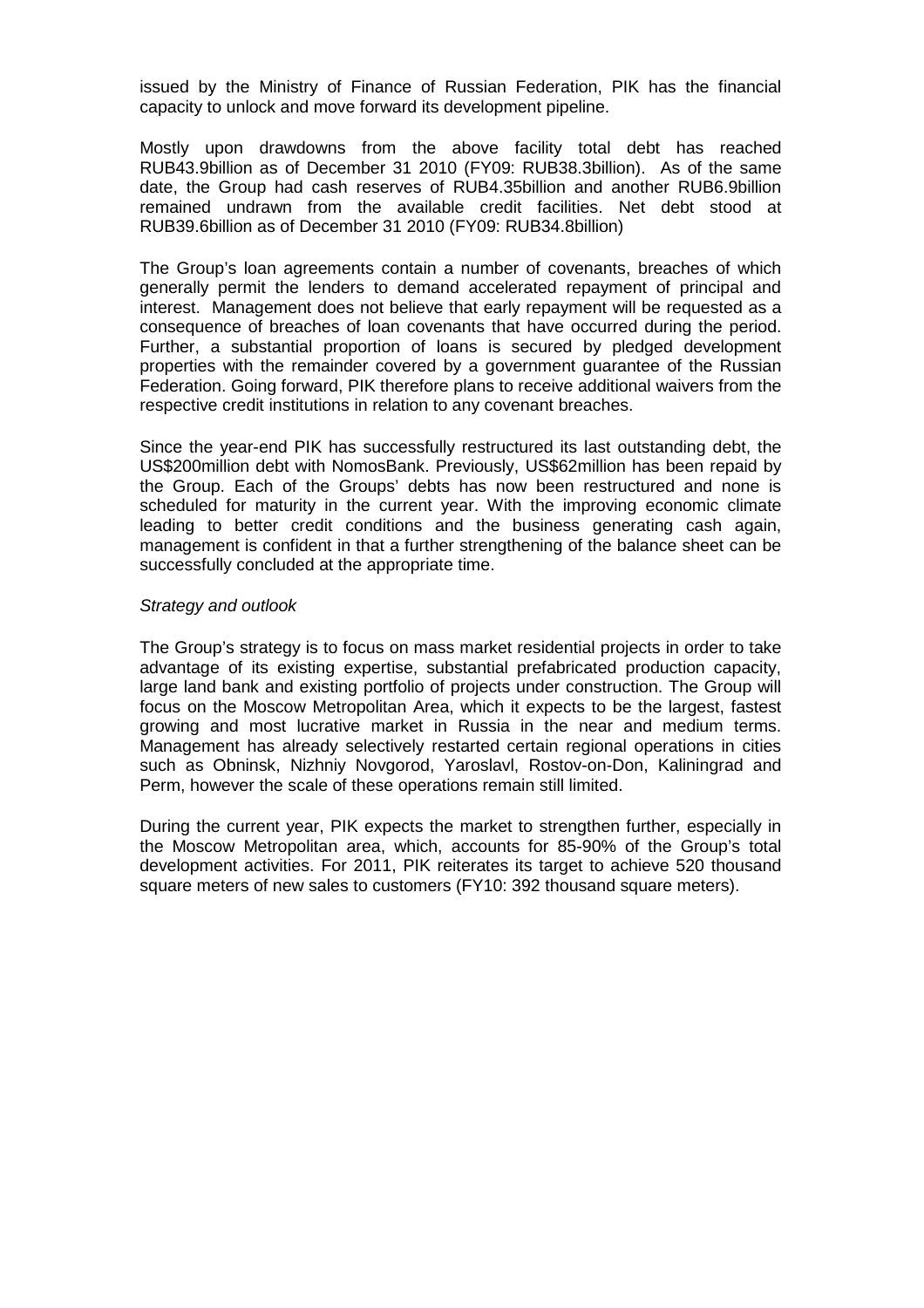*Note: The calculation of following measures used in this announcement is set below. Our calculations of the below measures may be different from the calculation used by other companies and therefore comparability may be limited. The below measures are not measures of financial performance under IFRS.* 

*1) Adjusted EBITDA from development activities represents net loss for the period before income tax expenses, interest income, interest expense including penalties payable, depreciation, foreign exchange gain and losses, impairment reversals and losses, impairment loss on financial assets, gain/loss on disposal of subsidiaries and development rights, equity accounted investee, PP&E and other items (see calculation below)*

a a la a

 $\sim$   $\sim$   $\sim$   $\sim$ 

|                                                         | 2010          | 2009          |
|---------------------------------------------------------|---------------|---------------|
|                                                         | <b>RUB BN</b> | <b>RUB BN</b> |
| Net (loss)/profit for the year                          | (6,085)       | (11, 488)     |
| Depreciation and amortisation                           | 759           | 860           |
| Income tax expenses                                     | (2,051)       | 866           |
| Interest expenses including penalties payable           | 5,239         | 7,012         |
| Interest income                                         | (325)         | (400)         |
| <b>EDITDA</b>                                           | (2, 463)      | (3, 150)      |
| adjusted for:                                           |               |               |
| Impairment (reversals) / losses                         | 1,106         | 4,671         |
| Impairment losses on financial assets                   |               | 481           |
| Forex losses                                            | 96            | 642           |
| Share of loss of equity accounted investees             | 52            | 41            |
| (Gain) / loss on disposal of PP&E                       | (6)           | (16)          |
| (Gain) / loss on disposal of subsidiaries and           |               |               |
| development rights                                      | (368)         | (43)          |
| Effect of termination long-term land lease agreements   | (2,032)       |               |
| Provision for doubtful accounts                         | 595           | 1,666         |
| Accrued penalties and fines                             | 2,191         | 238           |
| <b>Adjusted EBITDA from development activities</b>      | (829)         | 4,530         |
| Provisions (accruals) on construction costs to complete | 4,181         |               |
| Adjusted EBITDA from development activities after       |               |               |
| provisions for construction costs to complete           | 3,352         | 4,530         |

*2a) Normalized net profit/loss calculated as net profit before impairment reversals and losses, impairment losses on financial assets, penalties and fines related to loans' late repayment and others (see calculation below).*

|                                                       | 2010          | 2009          |
|-------------------------------------------------------|---------------|---------------|
|                                                       | <b>RUB BN</b> | <b>RUB BN</b> |
| Net (loss) / profit for the year                      | (6,085)       | (11, 488)     |
| Impairment (reversals) / losses                       | 1,106         | 4,671         |
| Impairment losses on financial assets                 |               | 481           |
| Effect of termination long-term land lease agreements | (2,032)       |               |
| Provision for doubtful accounts                       | 595           | 1,666         |
| Accrued penalties and fines                           | 2,191         | 238           |
| Penalties and fines related to loans' late repayment  | 1,189         | 2,398         |
| <b>Normalized net loss</b>                            | (3,036)       | (2,034)       |

*2b) Normalized profit/loss per share calculated as normalized net loss divided by number of shares outstanding as of December 31.*

|                                                      | 2010          | 2009          |
|------------------------------------------------------|---------------|---------------|
|                                                      | <b>RUB BN</b> | <b>RUB BN</b> |
| Normalized net loss                                  | (3,036)       | (2,034)       |
| Number of shares outstanding as of December 31 (ths) | 493,260       | 493,260       |
| Normalized net loss per share                        | (6.15RUB)     | (4.12RUB)     |